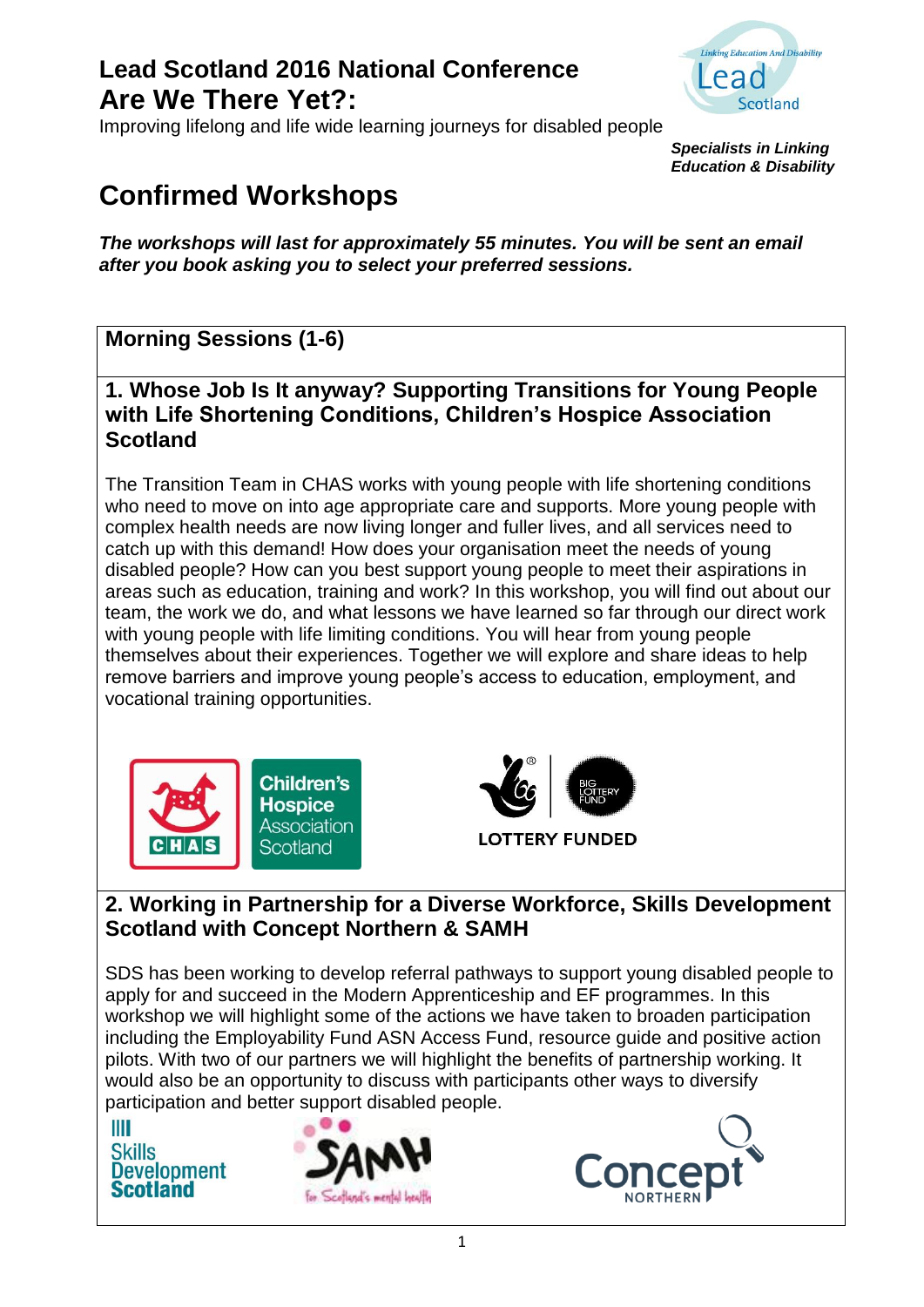Improving lifelong and life wide learning journeys for disabled people



*Specialists in Linking Education & Disability*

### **3. Dyslexia – From Learning to Work, Dyslexia Scotland**

In this interactive workshop we will look at Dyslexia and what we can do to support individuals with the typical challenges they face in the transition from learning to work. We will look at how you can support learners with job applications and interviews, declaring dyslexia to potential employers, self-advocacy, reasonable adjustments, available support and the Equality Act.



### **4. Blind and Partially Sighted people - Moving on from School, RNIB**

Adult unemployment among blind and partially sighted people was recently measured at 93%. At the same time, educational attainment compared to able bodied young people or young people with other disabilities is beginning to decline. RNIB have introduced a pilot transitions project in Glasgow, Edinburgh and Aberdeenshire to support young people making transitions. We will describe how the project did in its first year and ask you for your perceptions of the barriers. The workshop will also introduce our employment assessment toolkit, which is a useful tool when advising young people about their aspirations for employment. This will be an interactive workshop with delegates given the opportunity to ask questions and feedback.



**Supporting people** with sight loss

#### **5. "Help! We have a Deaf student." Stress-free processes to admitting Deaf students into your course**

With the increase in Deaf pupils attending mainstream education, there has been a rise in the number of Deaf people attending college and university. For many establishments it may be the first time they have had a Deaf student at their institution, so there could be a knowledge gap around understanding and arranging access needs.

This interactive workshop will explore the needs of Deaf students who are British Sign Language (BSL) users, when accessing further and higher education - from the interview stages through to attending classes. We will also look at what access to communication they will need and how to arrange this as well as the remits of the student, communication professional and the tutor in this arrangement.

You will leave this workshop with a greater understanding of what Deaf students need to be able to fully participate in their college or university experience, and the ways in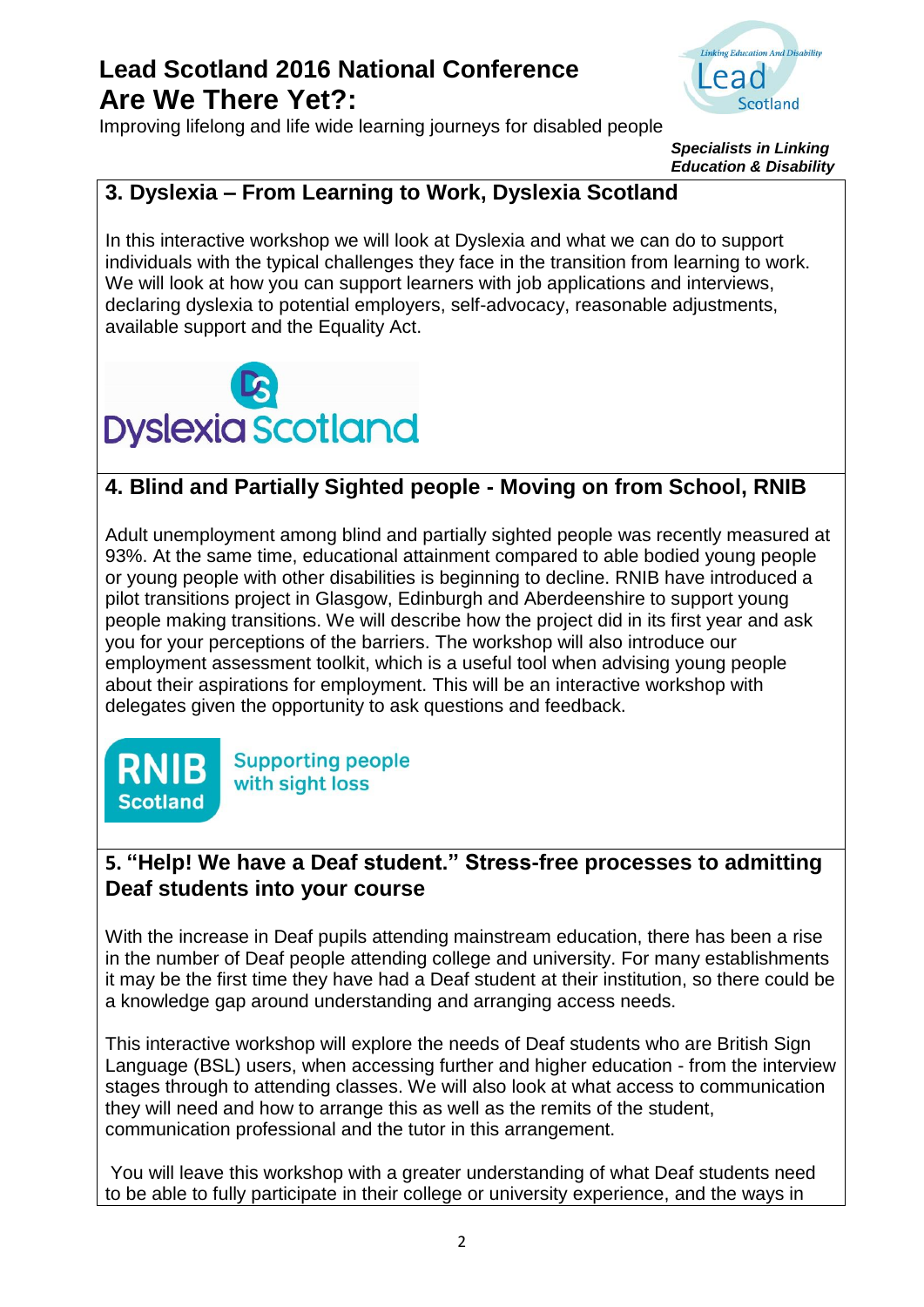

Improving lifelong and life wide learning journeys for disabled people



which you can help reduce the amount of stress involved for the student in making this happen.



#### **6. Supporting Autistic Students at College and University, Autism Network Scotland**

This workshop will look at some of the key challenges for autistic students in transitioning into and through college or university, and consider ways to overcome barriers to positive learning experiences. We will discuss examples of good practice and invite participants to consider what practical things they can do in their own role to make a difference. Autism Network Scotland will also provide signposting to helpful resources and information to support autistic students.



### **Afternoon Sessions (7-11)**

#### **7. Message to Image - Digital Initiatives and Mental Health - Aye Mind**

Aye Mind is on a mission to improve the mental health and wellbeing of young people – by making better use of the internet, social media and mobile technologies. They are working with young people aged 13 to 21 to create and share a wide range of resources. They're also making a digital toolkit for all who work with young people too, to boost their ability to promote youth wellbeing. This workshop aims to show you fun simple ways to engage young people in creating mental wellbeing messages and images that they can share with their peers.

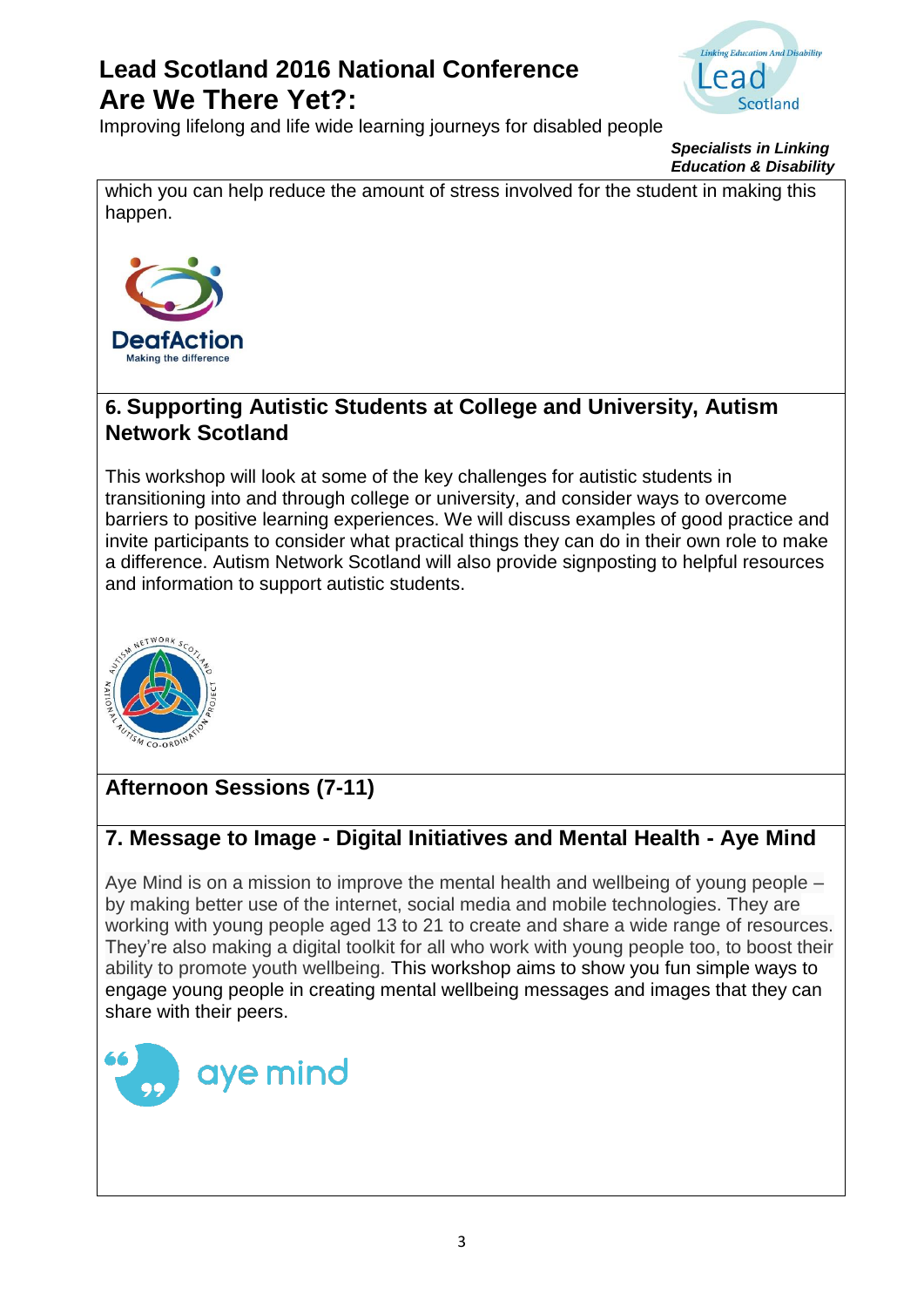



*Specialists in Linking Education & Disability*

#### **8**. **Bringing Clarity to Complex Student Situations (Making sense of the muddle), Perth College UHI**

Introducing an evidence based tool to enable Learning Providers to manage difficult behaviours displayed by learners with mental health issues, learning disabilities, or who are in complex situations which are deemed unsuitable for existing disciplinary procedures. It provides a structure for objective processes and transparent decision making for all participants, and ensures learners are given fair access to advocacy and support.



#### **9. Stigma? Not at our institution! Stigma and Discrimination in Education and the Student Self-Management Project, NUS Scotland**

This workshop will look at some of the case studies gathered from the See Me funded project, which collected students' experiences of stigma and discrimination related to mental health at colleges and universities in Scotland. It will also be an opportunity to explore and ask questions about the "Ending Stigma and Discrimination on Campus" guide from NUS which was developed from these experiences and with the students involved in the project. Having explored stigma and discrimination the workshop will also illuminate the work carried out by NUS into Student Self-Management and discuss the link between self-management, stigma and discrimination. Copies of the new Student Self-Management Resource will also be available.